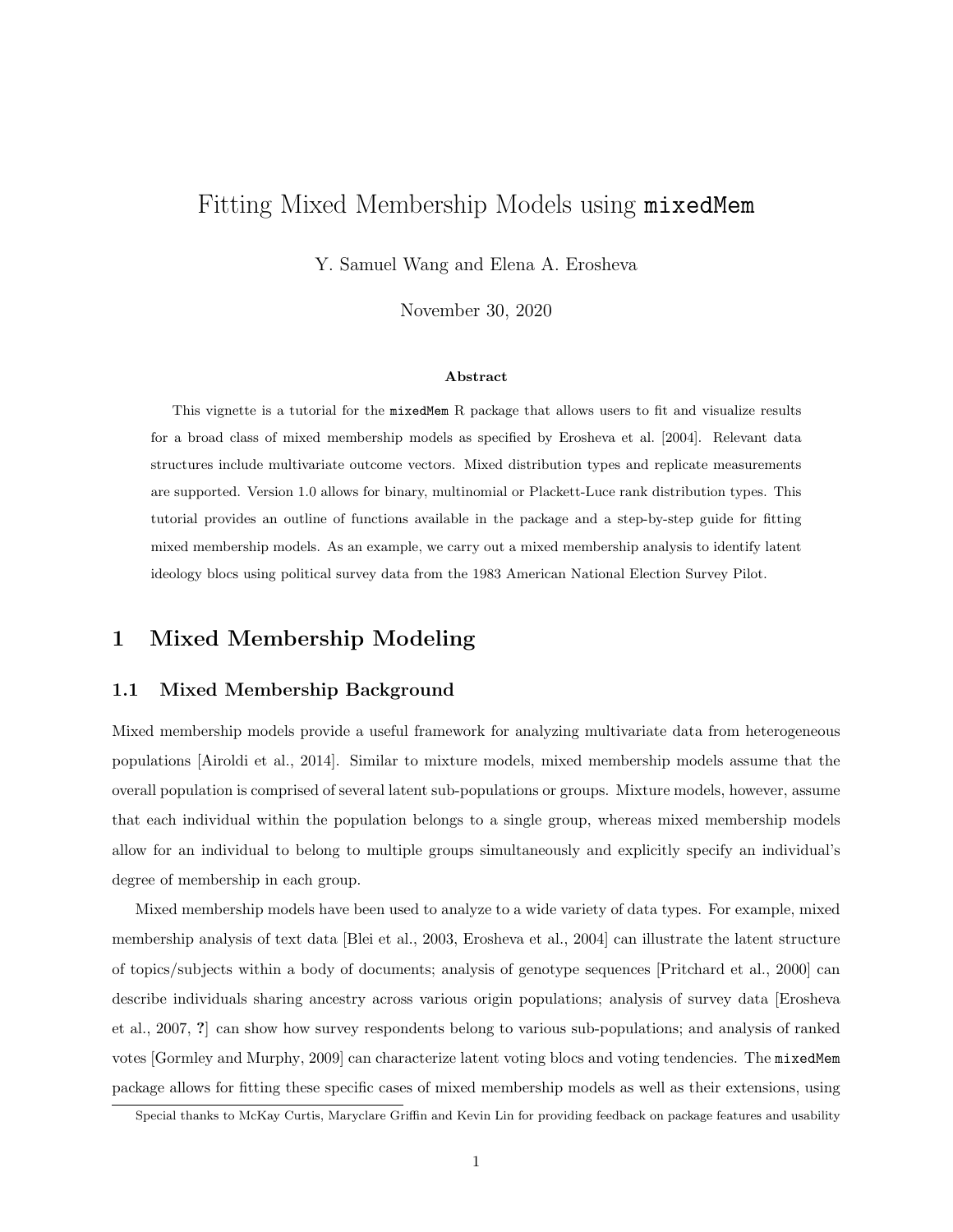a general framework described by Erosheva et al. [2004] with the estimation carried out via a variational EM algorithm.

The remainder of section 1 introduces notation and formally defines the generative hierarchy assumed for discrete mixed membership models. Section 2 outlines the variational EM method used by the mixedMem package and discusses some of the benefits and drawbacks of the variational approach. Section 3 provides a step-by-step guide for fitting mixed membership models using mixedMem. For illustration, we analyze the results of the 1983 American National Election Studies Pilot Study. Finally, section 4 provides a brief conclusion.

## 1.2 Illustration and Notation

For a hypothetical example, consider a survey of Total = 100 (the number of individuals) high school students with  $J = 3$  (the number of variables) questions. Each individual is asked to (1) rank their favorite classes (rank data), (2) select their favorite TV channel (multinomial data) and (3) indicate whether or not they are on the honor roll (Bernoulli data). Students within the same extracurricular activities/clubs might give similar responses, so in a mixed membership analysis, the latent sub-populations might map to extracurricular groupings. For concreteness, assume the following  $K = 4$  sub-populations fully describe the students' extracurricular activities: athletics, math/science, fine arts and student government. Athletes might be more likely to rank "Anatomy" and "Health" among their favorite classes, while students involved in student government might be more likely to rank "Civics" or "History" highly. As is often the case, students may be involved with multiple clubs/activities to varying degrees. If a student is involved in student government and athletics, they might rank their favorite classes as (1. "Anatomy", 2. "History" and 3. "Health"). Thus, using a mixture model framework to classify the student solely as an athlete would fail to represent her full profile. We use  $\lambda_i$  to denote the distribution of membership for individual i.  $\lambda_i$  is a vector of K non-negative elements which sum to 1. The membership vector  $\lambda$  for the student above might be (athletics  $= 0.7$ , math/science  $= 0.0$ , fine arts  $= 0.0$ , student government  $= 0.3$ ). In this package, we assume that memberships are drawn from a Dirichlet distribution; however, some other mixed membership models assume more general distributions for the membership vectors [?].

We index each of the Total students by  $i = 1, 2, \ldots Total$ ; in this case Total = 100. Each of the J variables are indexed by  $j = 1, 2, \ldots, J$  and for each variable we index the  $R_j$  number of replicates by  $r = 1, 2, \ldots R_j$ . Note that each of the variables can have a different number of replications. For rank data, we index the  $N_{i,j,r}$  ranking levels (ie the first preference, the second preference, ...) by  $n = 1, 2...N_{i,j,r}$ ; for multinomial and binary data  $N_{i,j,r} = 1$ . For each individual i, variable j, replicate r, and ranking level n we denote the observed response by  $X_{i,j,r,n}$ . For example, if student 10's favorite classes (variable 1) are ("Anatomy", "History", "Health") and she is on the honor roll (variable 3), then  $X_{i=10,j=1,r=1,n=2}$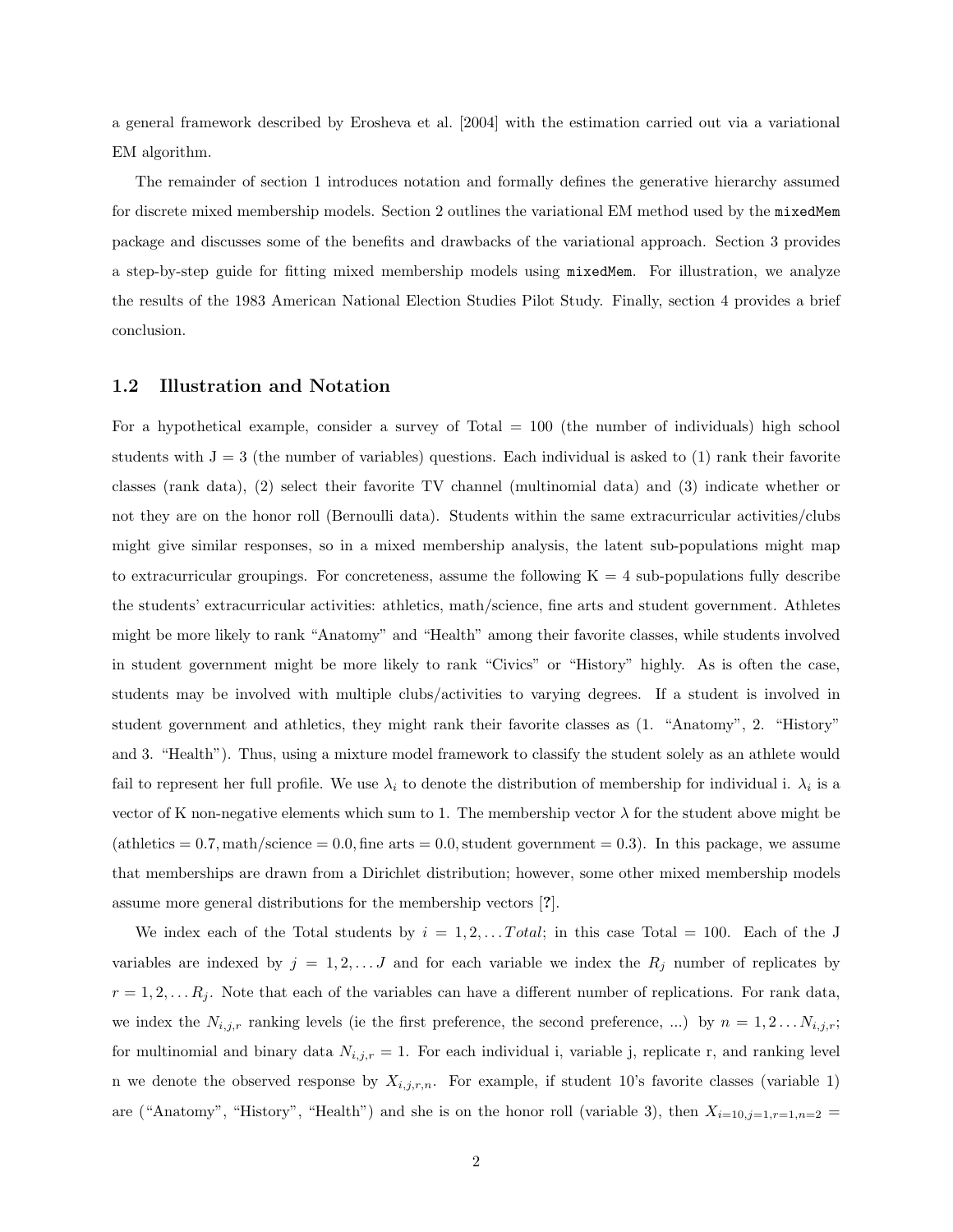"History" and  $X_{i=10, i=3, r=1, n=1} = 1$ .

#### 1.3 Generative Process

More formally, for K sub-populations, we assume a mixed membership generative process as follows: For each individual  $i = 1, \ldots Total$ : Draw  $\lambda_i$  from a Dirichlet $(\alpha)$ .  $\lambda_i$  is a vector of length K which indicates the degree of membership for individual i.

- For each variable  $j = 1, \ldots, J$ , each replicate  $r = 1, \ldots, R_j$  and each ranking level  $n = 1, \ldots, N_{i,j,r}$ : Draw  $Z_{i,j,r,n}$  from a multinomial(1,  $\lambda_i$ ).  $Z_{i,j,r,n}$  determines the sub-population which governs the response for observation  $X_{i,j,r,n}$ . This is sometimes referred to as a context vector because it determines the context from which the individual responds.
- For each variable  $j = 1, \ldots, J$ , each replicate  $r = 1, \ldots, R_j$  and each ranking level  $n = 1, \ldots, N_{i,j,r}$ : Draw  $X_{i,j,r,n}$  from the distribution parameterized by  $\theta_{j,Z_{i,j,r,n}}$ . Here,  $\theta$  is the set of parameters which govern the observations for each sub-population. If variable j is a multinomial or rank distribution with  $V_j$  categories/candidates,  $\theta_{j,k}$  is a vector of length  $V_j$  which parameterizes the responses to variable j for sub-population k. If variable j is a Bernoulli random variable, then  $\theta_{j,k}$  is a value which determines the probability of success.

In topic models, Blei et al. [2003], Erosheva et al. [2004] analyze individual articles; the latent subpopulations are topics for each of the articles; the the observed words are draws from a multinomial distribution determined by the topic; and we observe many replicates (words) for each article . In the analysis of genotype sequences, Pritchard et al. [2000] analyze individuals; the latent sub-populations map to genetically similar groups; each observed genetic loci is a different variable; and there are two replicates (assuming diploid individuals) for each variable. In the analysis of ranked votes, Gormley and Murphy [2009] analyze individual voters; the latent sub-populations map to voting blocs; the observed data the a list of candidates by preference for each individual; and the ranking levels  $(N_{ijr})$  for each individual is the number of candidates they list.

## 2 Variational EM and the mixedMem Package

### 2.1 Fitting Mixed Membership Models

When using a mixed membership model, the interest is typically in estimating the sub-population parameters θ, the Dirichlet parameter α and the latent memberships of individuals λ. Estimation of these quantities through maximum likelihood or direct posterior inference is computationally intractable in a mixed membership model, so Markov Chain Monte Carlo or variational inference techniques are used instead [Airoldi et al.,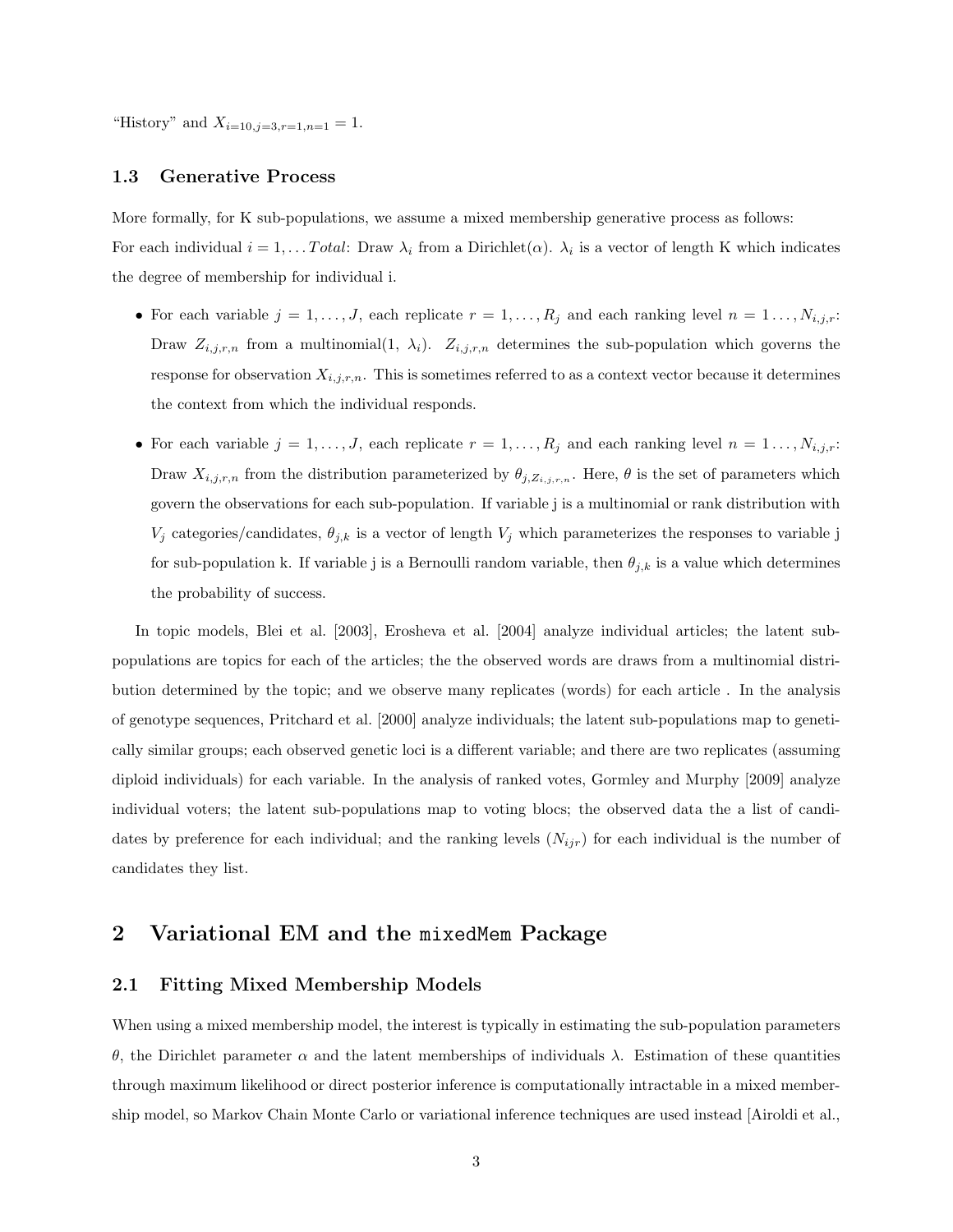2009]. Most MCMC analyses typically require large amounts of human effort to tune and check the samplers for convergence. Furthermore, in mixed membership models, we must sample a latent membership for each individual and a context vector for each observed response; thus, a mixed membership MCMC analysis becomes very computationally expensive as the number of individuals grows. mixedMem circumvents these difficulties by employing a variational EM algorithm which is a deterministic and computationally attractive alternative for fitting mixed membership models. Using a variational approach allows us to fit larger models and avoids tedious human effort by approximating the true posterior and replacing the MCMC sampling procedure with an optimization problem [Beal, 2003].

### 2.2 Variational EM

To fit a mixed membership model, the variational EM algorithm combines variational inference (inference on an approximate posterior) to estimate the group memberships  $\lambda$  and a pseudo maximum likelihood procedure to estimate the group parameters  $\theta$  and Dirichlet parameter  $\alpha$ .

Instead of working with the intractable true posterior, variational inference employs a more computationally tractable approximate variational distribution. This variational distribution, denoted by Q, is parameterized by  $\phi$  and  $\delta$  as follows:

$$
p(\lambda, Z|X) \approx Q(\lambda, Z|\phi, \delta) = \prod_{i}^{T} \text{Dirichlet}(\lambda_i|\phi_i) \prod_{j}^{J} \prod_{r}^{R_j} \prod_{n}^{N_{i,j,r}} \text{multinomial}(Z_{i,j,r,n}|\delta_{i,j,r,n}).
$$
 (1)

The parameters  $\phi$  and  $\delta$  can be selected to minimize the Kullback-Leibler divergence between the true posterior distribution and the variational distribution Q [Beal, 2003]. This provides an approximate distribution which can be used to carry out posterior inference on the latent variables and posterior means which can be used as point estimates for  $\lambda$ .

This variational distribution can also be used in an alternative pseudo-likelihood framework, to select the global parameters  $\theta$  and  $\alpha$ . Using Jensen's inequality, the variational distribution can be used to derive a function of  $\phi$ ,  $\delta$ ,  $\alpha$  and  $\theta$  which is a lower bound on the log-likelihood of our observations:

$$
\log [p(X|\alpha, \theta)] \geq \mathbb{E}_Q \left\{ \log [p(X, Z, \Lambda)] \right\} - \mathbb{E}_Q \left[ \log [Q(Z, \Lambda | \phi, \delta)] \right\}.
$$
\n(2)

The lower bound on the RHS of equation (2) is often called the ELBO for Evidence Lower Bound. Calculating the LHS of equation (2) is intractable, but for a fixed  $\phi$  and  $\delta$ , selecting  $\alpha$  and  $\theta$  to maximize the lower bound on the RHS is a tractable alternative to maximum likelihood estimation.

It can be shown that minimizing the KL Divergence between Q and the true posterior is actually equivalent to maximizing the lower bound in equation (2) with respect to  $\phi$  and  $\delta$  [Beal, 2003]. Thus, the tasks of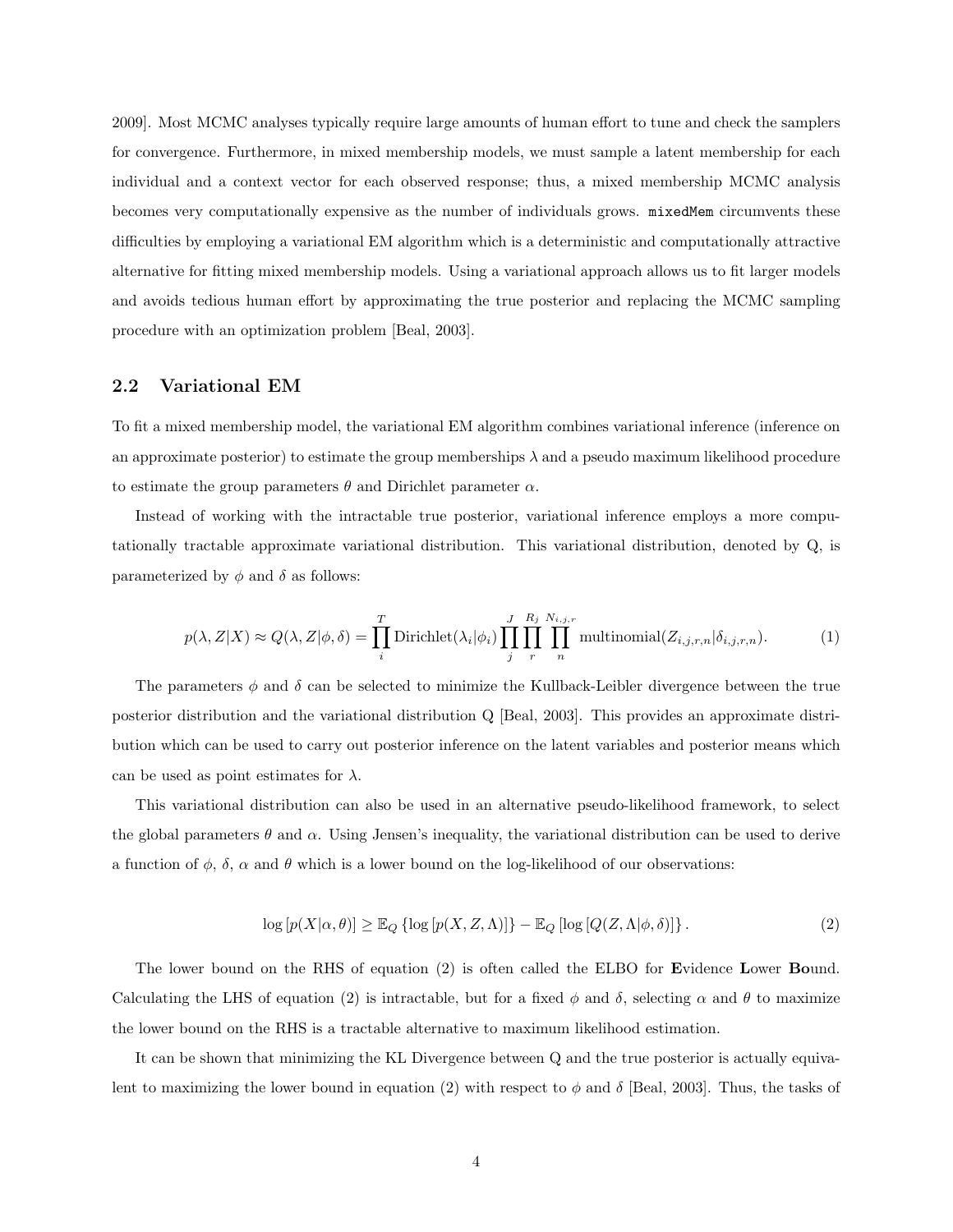finding an approximate posterior distribution with respect to  $\phi$  and  $\delta$  and picking pseudo-MLE's  $\theta$  and  $\alpha$  are both achieved by maximizing the lower bound in equation (2). In practice, we maximize this lower bound through a variational EM procedure. In the E-step (variational inference), we fix  $\theta$  and  $\alpha$  and minimize the KL divergence between Q and the true posterior (this is also equivalent to maximizing the lower bound in equation (2) through iterative closed form updates to  $\phi$  and  $\delta$ . In the M-step (pseudo-MLE), we fix  $\phi$ and  $\delta$  and select the  $\theta$  and  $\alpha$  which maximize the lower bound through gradient based methods. The entire procedure iterates between the E-step and the M-step until reaching a local mode. A detailed exposition of variational inference is provided by ?.

#### 2.2.1 Label Switching in Mixed Membership Models

Mixed membership models are only identifiable up to permutations of the sub-population labels (ie simultaneously permuting the labels for all group memberships and distribution parameters). In an MCMC analysis of mixed membership models, this can require special attention if label switching is present within a sampler [Stephens, 2000]. Because variational EM is a deterministic approach, the final permutation of the labels is only dependent on the initialization points and does not require special attention during the fitting procedure. However matching group labels can still a concern for assessing model fit when comparing to some other fitted model. mixedMem provides functions discussed in subsection 3.3 for dealing with the label permutations to facilitate post-processing.

#### 2.2.2 Variational EM Caveats

The computational benefits of variational EM, however, do not come for free. The lower bound in equation (2), is generally not a strictly convex function, so only convergence to a local mode, not the global mode, is guaranteed [Wainwright and Jordan, 2008]. If prior knowledge exists about a specific problem, initializing θ and α near plausible values is helpful in ensuring that the EM algorithm reaches a reasonable mode. In general though, starting from multiple initialization points and selecting the mode with the largest ELBO is highly recommended. This is also an area where the post-processing tools discussed in subsection 3.3 can be useful for determining if candidate modes found from different initialization points are conceptually different.

Variational inference also lacks any guarantees on the quality of our approximation. In some cases, we anecdotally find that the estimates of  $\alpha$  provide good estimates of relative frequency, but can inaccurately estimate the rate of intra-individual dispersion (which is regulated by  $\sum \alpha_i$ ). However, Erosheva et al. [2007] show that a mixed membership analysis of survey data using a MCMC and variational approach agree well, and, in practice, we see that variational inference provides reasonable and interpretable results in mixed membership models [Blei et al., 2003, Erosheva et al., 2004, Airoldi et al., 2009]. However, there are no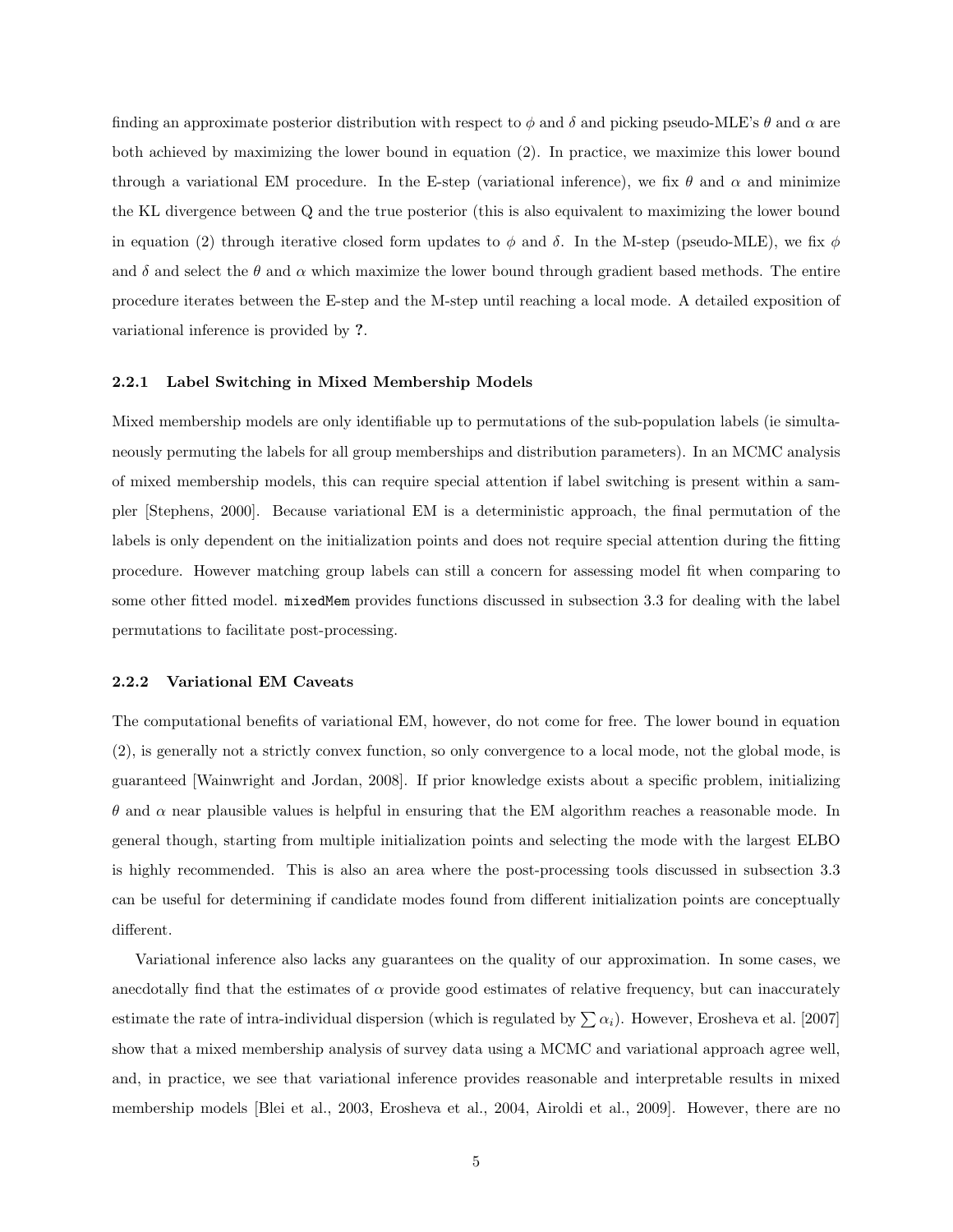theoretical guarantees on how good or bad our approximation ultimately is.

## 3 Example: Fitting Political Survey Data with mixedMem

For demonstration, we present a mixedMem analysis of political opinion survey data previously analyzed by ? as well as ?. Within this context, identified latent sub-populations might map to ideological blocs. Since individuals often hold to political ideologies to varying degrees, a mixed membership model is particularly appropriate. We utilize the mixed membership model as specified by Gross and Manrique-Vallier and discussed more generally in section 1.3. The model assumes 3 latent sub-populations  $(K = 3)$  with 19 observed multinomial variables with 1 replicate each. Gross and Manrique-Vallier specify a fully Bayesian approach, placing prior distributions on both  $\theta$  and  $\alpha$  and utilize MCMC to estimate the model. This allows for posterior inference on both the latent memberships as well as on  $\theta$  and  $\alpha$ . Our analysis using mixedMem will fit the model using the variational EM algorithm which allows for posterior inference on  $\lambda$  and Z, but only yields point estimates for  $\alpha$  and  $\theta$ . Nonetheless, we will show that the two methods yield comparable results with very similar interpretations.

In the 1983 American National Election Survey Pilot [?], each individual was prompted with various opinion-based statements and was asked to report their agreement with the statement using the categories: "strongly agree", "agree but not strongly", "can't decide", "disagree but not strongly", and "strongly disagree". For example, one statement was "Any person who is willing to work hard has a good chance of succeeding". We specifically study 19 of the statements which were selected by ? and reanalyzed by [?]. The 19 statements can be grouped into 3 overarching themes: Equality (abbreviated "EQ" in the data set variable names), Economic Individualism (abbreviated "IND") and Free Enterprise (abbreviated "ENT") [?]. Following the original analysis of ?, we include the 279 complete responses and combine categories "agree" with "strongly agree" and "disagree" with "strongly disagree", leaving the 3 possible responses "agree" = 0, "can't decide" = 1, and "disagree" = 2 to avoid overparameterization. The data is included in  $m$ ixedMem as ANES; the full text statement for each variable can be accessed through help(ANES).

A brief exploratory analysis, shows that of the  $279 \times 19 = 5301$  total responses, 3295 responses are "agree" 1907 are "disagree" and only 99 are "can't decide".

```
library(mixedMem)
data(ANES)
# Dimensions of the data set: 279 individuals with 19 responses each
dim(ANES)
## [1] 279 19
# The 19 variables and their categories
# The specific statements for each variable can be found using help(ANES)
```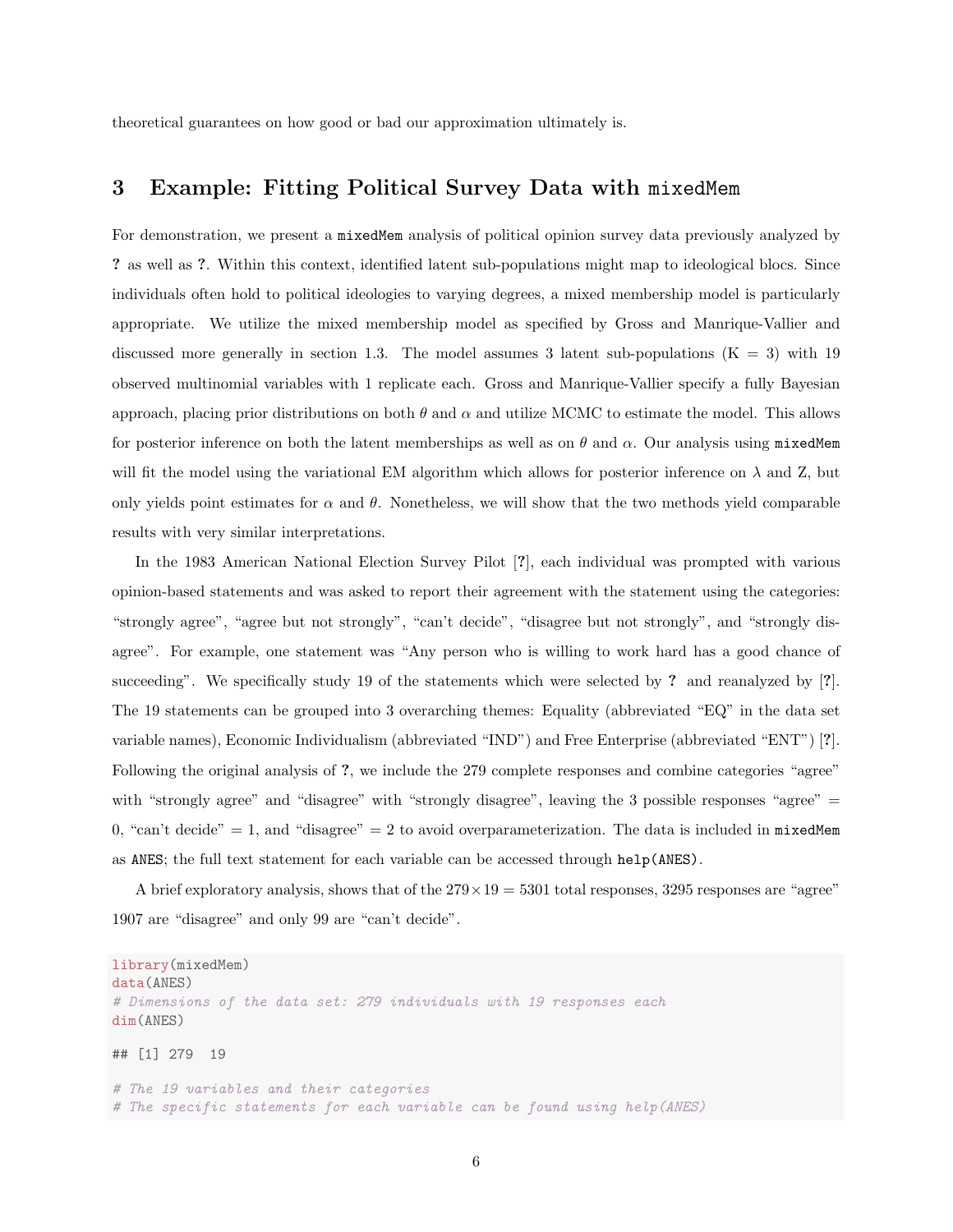```
# Variables titled EQ are about Equality
# Variables titled IND are about Econonic Individualism
# Variables titled ENT are about Free Enterprise
colnames(ANES)
## [1] "EQ1" "EQ2" "EQ3" "EQ4" "EQ5" "EQ6" "EQ7" "IND1" "IND2" "IND3"
## [11] "IND4" "IND5" "IND6" "ENT1" "ENT2" "ENT3" "ENT4" "ENT5" "ENT6"
# Distribution of responses
table(unlist(ANES))
##
## 0 1 2
## 3295 99 1907
```
## 3.1 Step 1: Initializing the mixedMemModel Object

To fit a mixed membership model, we must first initialize a mixedMemModel object using the class constructor. The mixedMemModel object contains the dimensions of our mixed membership model, the observed data and initialization points for  $\alpha$  and  $\theta$ . Creating a mixedMemModel object provides a vehicle for passing this information to the mmVarFit function in step 2. This is similar to how one might specify the formula for an lm object. Although initialization points for  $\phi$  and  $\delta$  can be passed to the constructor as well, these by default are initialized uniformly across the sub-populations, and unless there is very strong prior knowledge, we recommend that the default values be used. For this particular model, all the variables are multinomials; an example showing an initialization of mixed data types can be accessed through help(mixedMemModel).

As mentioned previously, because the lower bound function is not convex, different initializations may result in convergence to different local modes. After initializing at various point, we found that the initialization of  $\alpha = (0.2, 0.2, 0.2)$  and  $\theta \sim$  Dirichlet(.8) using seed 123 resulted in the highest lower bound at convergence.

```
# Sample Size
Total \leftarrow 279
# Number of variables
J < -19# we only have one replicate for each of the variables
Rj \leftarrow rep(1, J)# Nijr indicates the number of ranking levels for each variable.
# Since all our data is multinomial it should be an array of all 1s
Nijr \leq array(1, dim = c(Total, J, max(Rj)))
# Number of sub-populations
K \leftarrow 3# There are 3 choices for each of the variables ranging from 0 to 2.
Vj \leftarrow rep(3, J)
# we initialize alpha to .2
alpha \leftarrow \text{rep}(.2, K)
```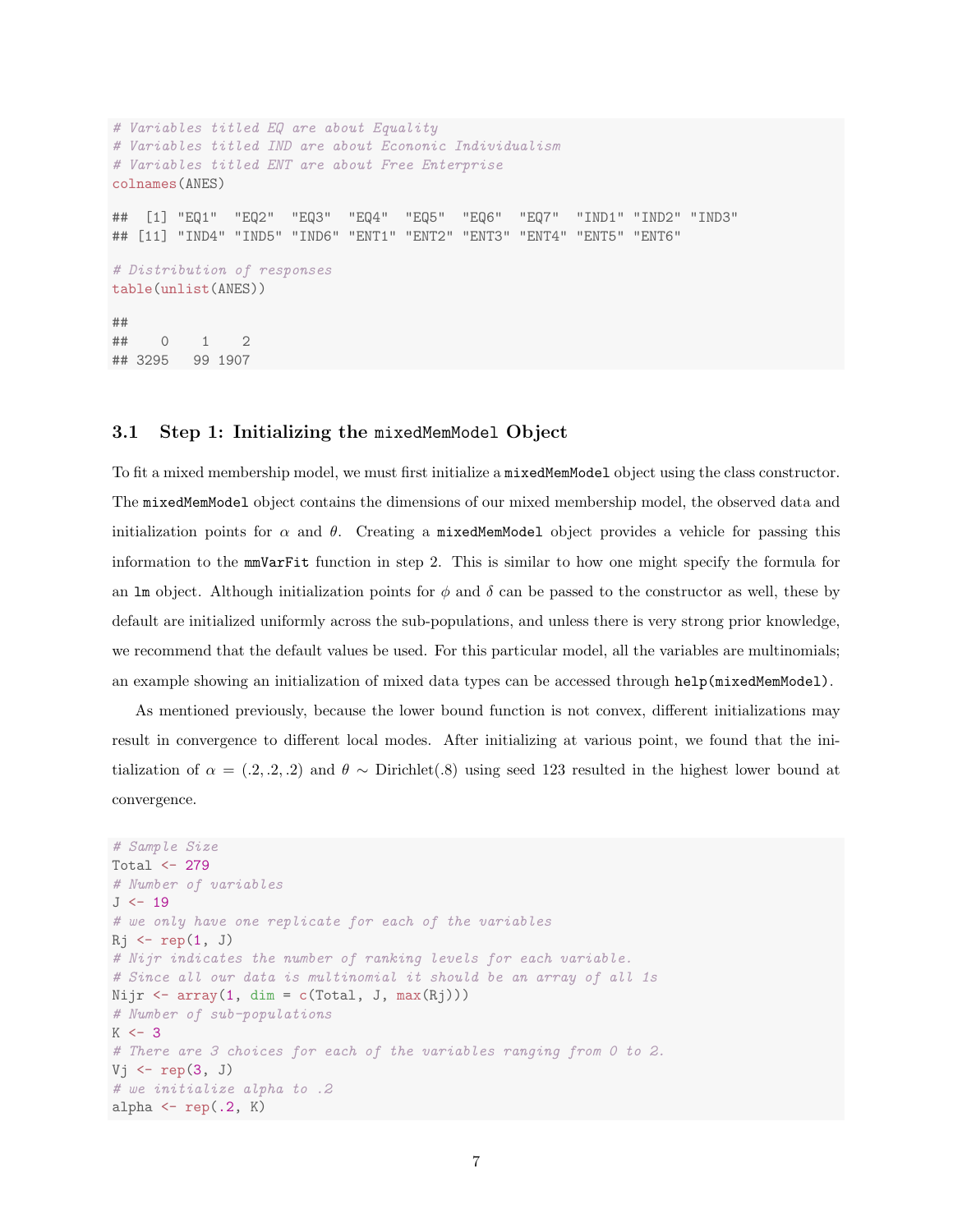```
# All variables are multinomial
dist <- rep("multinomial", J)
# obs are the observed responses. it is a \frac{1}{4} array indexed by i, j, r, n
# note that obs ranges from 0 to 2 for each response
obs \leq array(0, dim = c(Total, J, max(Rj), max(Nijr)))
obs[,, 1, 1] \leftarrow as.matrix(ANES)
# Initialize theta randomly with Dirichlet distributions
set.seed(123)
theta \leftarrow \text{array}(0, \text{ dim} = c(J, K, \text{ max}(Vj)))for (j \in \{1:J\}) {
    theta[j, , ] <- gtools::rdirichlet(K, rep(.8, Vj[j]))
}
# Create the mixedMemModel
# This object encodes the initialization points for the variational EM algorithim
# and also encodes the observed parameters and responses
initial \leq mixedMemModel(Total = Total, J = J, Rj = Rj,
                           Nijr = Nijr, K = K, Vj = Vj, alpha = alpha,
                           theta = theta, dist = dist, obs = obs)
```
## 3.2 Step 2: Fitting the Model

Now we can fit the model using the mmVarFit function. When we call mmVarFit, the function first checks for internal consistency in the input model, initial (i.e., it checks whether the dimensions of the observation match the specified number of variables, etc). If the model check passes, the function begins to iterate through the E-step and M-step described in subsection 2.2. When the algorithm converges,  $mmVarFit$  prints the value of the lower bound at convergence as well as the number of EM iterations needed for convergence.

```
computeELBO(initial)
## [1] -16810.18
st = proc.time()#printStatus 1 indicates that status updates will be printed
# printMod 25 indicates that status updates will only be printed ever 25th step
out <- mmVarFit(initial, printStatus = 1, printMod = 25)
## [1] "Model Check: Ok!"
## [1] "<== Beginning Model Fit! ==>"
## Iter: 25 Elbo: -3138.87
## E-Step: -3138.28
## M-Step: -3137.71
## Iter: 50 Elbo: -3125.55
## E-Step: -3125.45
## M-Step: -3125.36
## Iter: 75 Elbo: -3123.26
## E-Step: -3123.24
## M-Step: -3123.22
```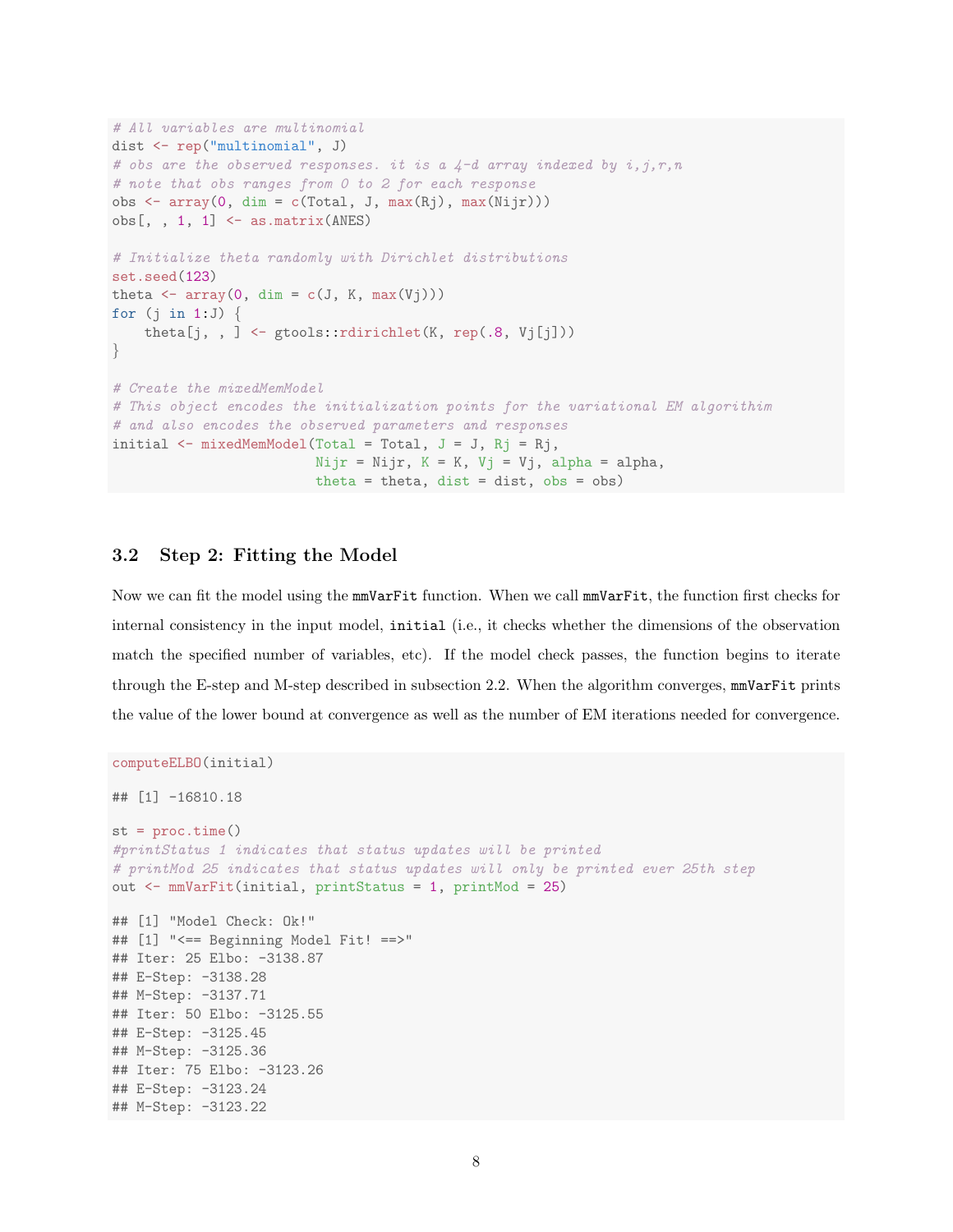```
## Iter: 100 Elbo: -3122.9
## E-Step: -3122.9
## M-Step: -3122.9
## Fit Complete! Elbo: -3122.89 Iter: 103
end <- proc.time()
computeELBO(out)
## [1] -3122.886
time <- end - st
```
Notice that the lower bound (our objective function) is  $-1.681018 \times 10^4$  at the initialized points and is -3122.89 at convergence. On a laptop (quad-core 2.4 GHZ with 12 GB of RAM), fitting the entire model took only 5.534 seconds, significantly faster than a full MCMC analysis.

We can also view a quick summary of the fit model using the summary function.

```
summary(out)
## == Summary for Mixed Membership Model ==
## Total: 279 K: 3 ELBO: -3122.89
##
## Variable Variable Type Replicates Categories
## 1 multinomial 1 3
## 2 multinomial 1 3
## 3 multinomial 1 3
## 4 multinomial 1 3
## 5 multinomial 1 3
## 6 multinomial 1 3
## 7 multinomial 1 3
## 8 multinomial 1 3
## 9 multinomial 1 3
## 10 multinomial 1 3
## 11 multinomial 1 3
## 12 multinomial 1 3
## 13 multinomial 1 3
## 14 multinomial 1 3
## 15 multinomial 1 3
## 16 multinomial 1 3
## 17 multinomial 1 3
## 18 multinomial 1 3
## 19 multinomial 1 3
```
## 3.3 Step 3: Post-Processing

In many cases, we may be interested in comparing our fitted model to some ground truth or comparing various runs with different starting values. Since the model is invariant to label permutations, we use the findLabels function to match our sub-population labels to the ground truth labels to facilitate comparison. In this case,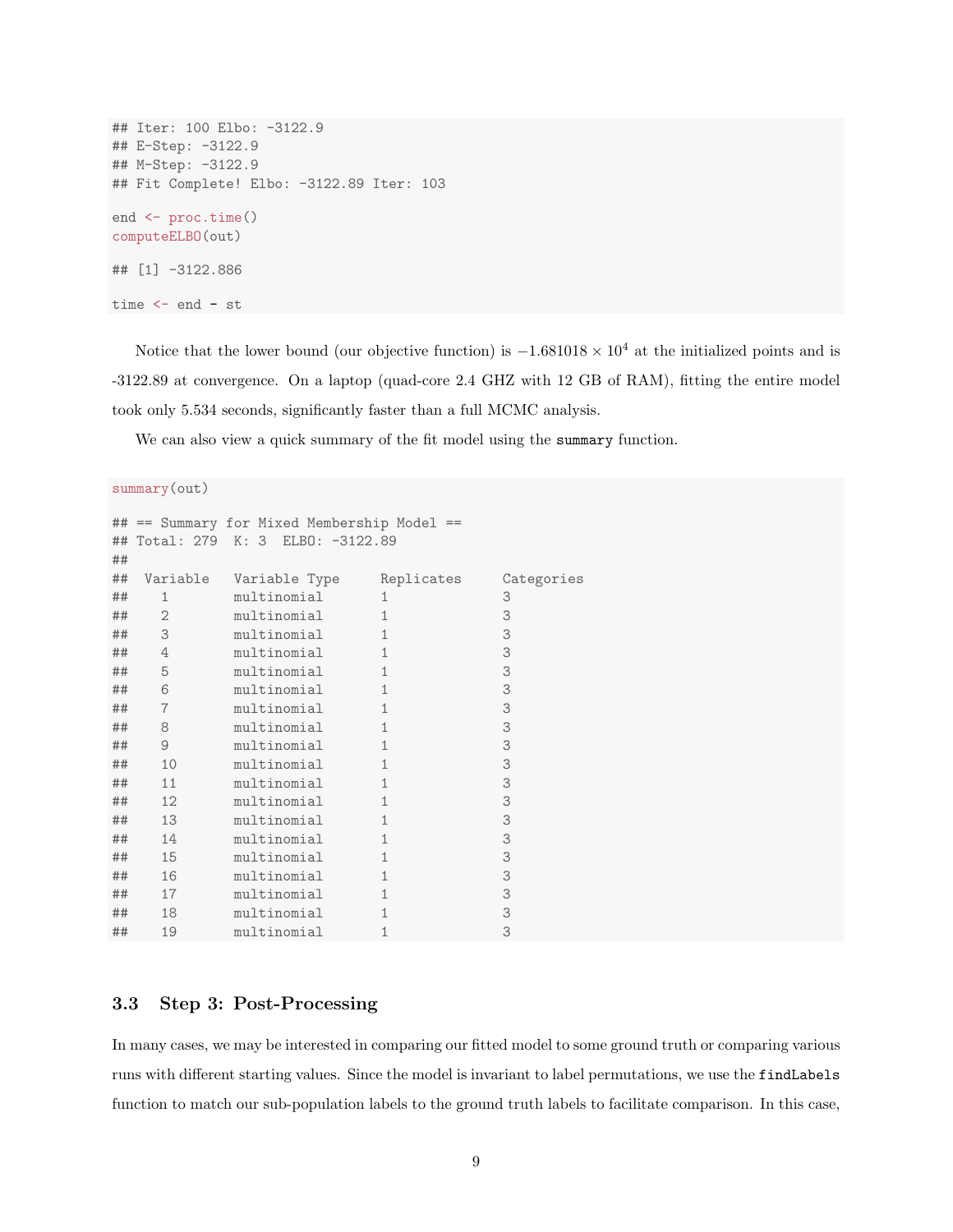we are interested in comparing our fitted values with the posterior means from the original MCMC analysis of ?. The findLabels function finds the permutation of labels which minimizes the weighted squared error shown in equation (3). Once we have found the optimal permutation, we then permute the sub-population labels using the permuteLabels function.

$$
Loss = \sum_{i}^{T} \sum_{j}^{J} \frac{\hat{\alpha}_k}{\hat{\alpha}_0} \sum_{v}^{V_j} (\hat{\theta}_{j,k,v} - \theta_{j,k,v})^2
$$
\n(3)

Where  $\hat{\alpha}_0 = \sum_k \alpha_k$ .

```
#read in GM estimates
# Note that Gross and Manrique-Vallier do not report estimates for the third group, so they have been s
data(gmv_theta)
#
optimal.perm <- findLabels(out, gmv_theta)
# display the permutation as well as the weighted squared error loss
optimal.perm
## $perm
## [1] 3 2 1
##
## $loss
## [1] 7.398825
# save object with permuted labels
out.permute <- permuteLabels(out, optimal.perm$perm)
```
## 3.4 Step 4: Model Evaluation

In order to evaluate the goodness of fit for our estimated values of  $\theta$  and  $\alpha$ , we can calculate a  $\chi^2$  statistic by comparing the expected responses from our fitted model to the observed counts. Since the total number of responses for each variable is fixed, this yields a  $\chi^2$  statistic with  $3 \times (19-1)$  degrees of freedom.

```
# calculate the expected value
model.exp \leq matrix(0, nrow = J, ncol = max(Vj))
for(i in 1:J}
 model.exp[j, ] <- (out.permute$alpha / sum(out.permute$alpha)) %*% out.permute$theta[j, , ]
}
model.exp <- model.exp*out.permute$Total
# aggregate the observed counts
obs.counts \leftarrow t(apply(obs[, , 1, 1] + 1, MARGIN = 2, tabulate))
chi.squared <- sum( (obs.counts - model.exp)^2 / model.exp)
```
Using this  $\chi^2$  statistic, we calculate a p-value of 0.194, which would lead us to fail to reject the null hypothesis that the observed data was generated by the fitted model.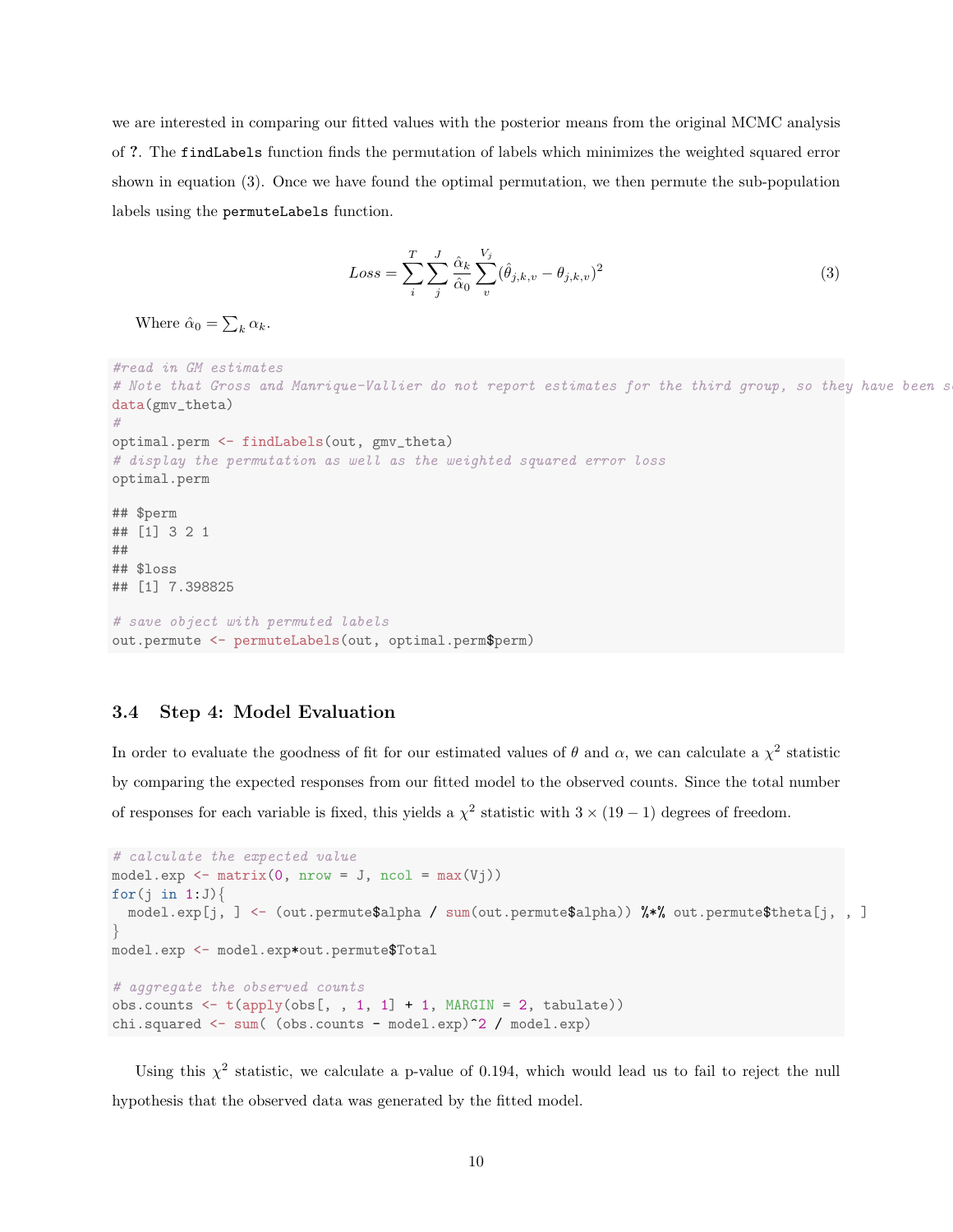|                  | Exp Agree | Obs Agree | Exp Can't Decide | Obs Can't Decide | Exp Disagree | Obs Disagree |
|------------------|-----------|-----------|------------------|------------------|--------------|--------------|
| EQ1              | 206.7     | 209.0     | 0.7              | $2.0\,$          | 71.5         | 68.0         |
| EQ2              | 61.1      | 60.0      | 10.9             | 13.0             | 207.0        | 206.0        |
| EQ3              | 241.0     | 241.0     | 0.5              | 1.0              | 37.5         | 37.0         |
| EQ4              | 234.4     | 234.0     | 2.2              | 3.0              | 42.4         | 42.0         |
| EQ5              | 257.2     | 255.0     | 0.9              | 3.0              | 20.9         | 21.0         |
| EQ6              | 250.4     | 249.0     | 0.8              | 2.0              | 27.8         | 28.0         |
| EQ7              | 138.1     | 150.0     | 3.4              | 5.0              | 137.6        | 124.0        |
| IND1             | 221.1     | 224.0     | 0.0              | 0.0              | 57.9         | 55.0         |
| IND <sub>2</sub> | 74.2      | 72.0      | $1.9\,$          | 3.0              | 202.8        | 204.0        |
| IND <sub>3</sub> | 143.9     | 156.0     | 7.1              | 7.0              | 128.0        | 116.0        |
| IND4             | 227.3     | 227.0     | 2.6              | 3.0              | 49.1         | 49.0         |
| IND <sub>5</sub> | 140.9     | 134.0     | $1.5\,$          | 2.0              | 136.6        | 143.0        |
| IND <sub>6</sub> | 234.5     | 235.0     | $0.5\,$          | 1.0              | 44.0         | 43.0         |
| ENT <sub>1</sub> | 185.2     | 188.0     | 5.8              | 9.0              | 88.0         | 82.0         |
| ENT <sub>2</sub> | 194.9     | 196.0     | 10.9             | 12.0             | 73.2         | 71.0         |
| ENT <sub>3</sub> | 72.1      | 69.0      | 3.3              | 7.0              | 203.6        | 203.0        |
| ENT4             | 108.8     | 105.0     | 7.2              | 11.0             | 163.0        | 163.0        |
| ENT <sub>5</sub> | 228.3     | 227.0     | $1.1\,$          | 5.0              | 49.6         | 47.0         |
| ENT <sub>6</sub> | 67.0      | 64.0      | 5.3              | 10.0             | 206.7        | 205.0        |

Table 1: Expected responses based on fitted parameters and Observed responses

```
# The chi squared statistic
chi.squared
## [1] 44.93294
# p-value
pchisq(chi.squared, df = (J-1) * max(Vj))
## [1] 0.1944583
```
## 3.5 Step 4: Interpretation

Visualizations of the fitted model can be highly context-specific and each of the estimated quantities can be extracted from the output model for further analysis tailored to the scientific question of interest. In the following subsections, we show a few visualizations and tools which may be of general interest.

```
# The estimated quantities can be exctracted from the output model
names(out)
## [1] "Total" "J" "Rj" "Nijr" "K" "Vj" "alpha" "theta" "phi"
## [10] "delta" "dist" "obs"
out$alpha
## Group 0 Group 1 Group 2
## 0.02921846 3.44769371 3.61722884
```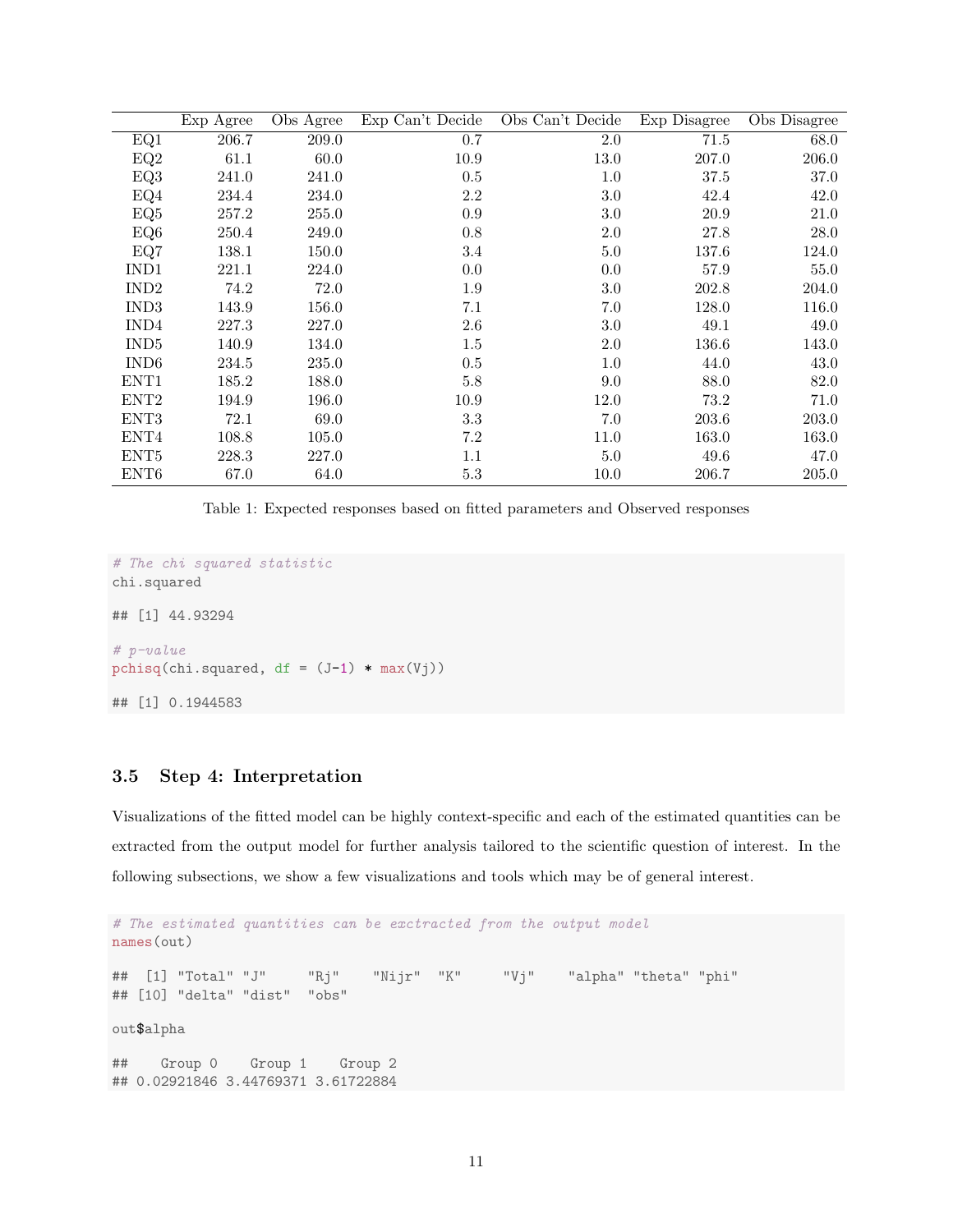#### 3.5.1 Visual Representation of  $\hat{\theta}$

We can now plot our estimated  $\hat{\theta}$  values and compare them to the values found in the original analysis. In Figure 1, each row of plots represents an individual question, the columns represent each of the identified sub-populations and the plots show the sub-population's response probability for each variable. The black dots indicate the values estimated using mixedMem and the red X's indicate the values reported by [?]. Note that Gross and Manrique-Vallier do not report values for group 3 for reasons discussed in subsection 3.5.2. Recall that 0 indicates "agree" and 2 indicates "disagree".

```
plot(out.permute, type = "theta", compare = gmv_theta, varNames = colnames(ANES),
         groupNames = c("Conservative", "Liberal", "Undecided"), nrow = 10, indices = c(1:10))
```
When examining the estimates of  $\hat{\theta}$ , we can see from Figure 2 that of the 19 variables, the statements most likely to elicit agreement from sub-population 1 are statement IND1 ("Any person who is willing to work hard has a good chance of succeeding"), IND3 ("Most people who don't get ahead should not blame the system; they really have only themselves to blame") and ENT1 ("The less government gets involved with business and the economy, the better off this country will be"). Using traditional political ideology labels, sub-population 1 could be identified as the conservative bloc. In Figure 2, bars shown in green indicate question to which sub-population 1 is more likely to agree  $(\theta_{j,1,1} \geq .5)$  and bars shown in red indicate questions to which the sub-population is not likely to agree.

```
pop1VarOrder <- colnames(ANES)[order(out.permute$theta[, 1, 1], decreasing = T)]
pop1VarAgree \leq sort(out.permute$theta[, 1, 1], decreasing = T)
barplot(height = pop1VarAgree, names.arg = pop1VarOrder,
        main = "Propensity to Agree",
        cex.name = .7, las = 2, xlab = "Value Statements",
        ylab = expression(paste(theta["j,1,1"])),
        col = ifelse(pop1VarAgree > .5, "forestgreen", "darkred"))
```
We can see from Figure 3 that for sub-population 2, the statements most likely to elicit agreement are statements EQ7 ("One of the big problems in this country is that we don't give everyone an equal chance"), IND6 ("Even if people try hard, they often cannot reach their goals ") and EQ1 ("If people were treated more equally in this country, we would have many fewer problems "). Sub-population 2 could be identified as the liberal bloc.

```
pop2VarOrder <- colnames(ANES)[order(out.permute$theta[, 2, 1], decreasing = T)]
pop2VarAgree <- sort(out.permute$theta[, 2, 1], decreasing = T)
barplot(height = pop2VarAgree,
       names.arg = pop2VarOrder, main = "Propensity to Agree",
        cex.names = .7, las = 2, xlab = "Value Statements",
       ylab = expression(paste(theta["j,2,1"])),
        col = ifelse(pop2VarAgree > .5, "forestgreen", "darkred"))
```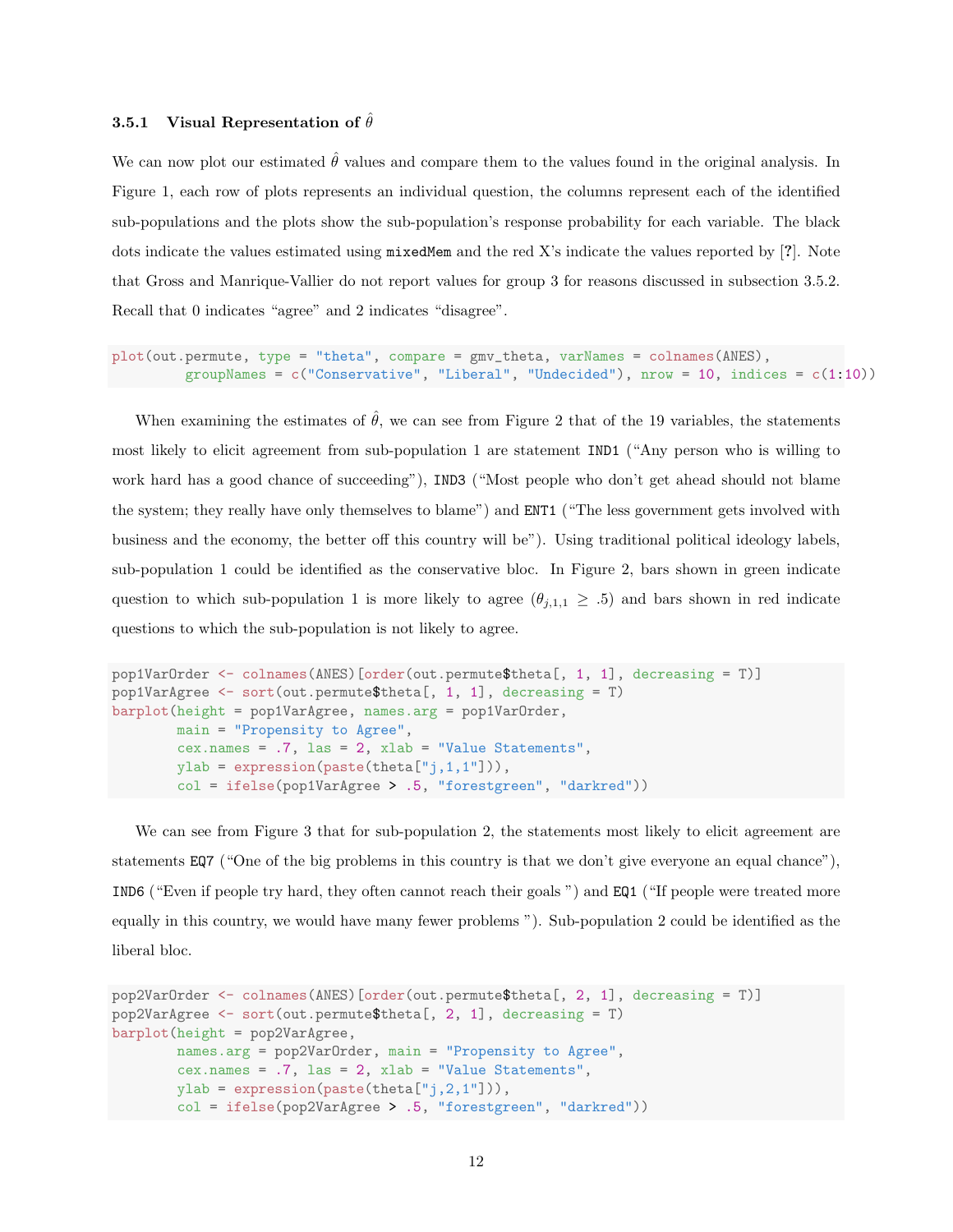

**Estimated Theta**

Figure 1: Individuals were asked to indicate their level of agreement with 19 opinion based statements. The fitted multinomial response probabilities for each ideology bloc to each of the first 10 statements are displayed. On the horizontal axis, 0 indicates agree, 1 indicates can't decide, and 2 indicates disagree. The estimates from our variational analysis are denoted by the dots, the Gross and Manrique-Vallier results using MCMC are shown by the red X's. Since they do not report estimates for Group 3, the Can't Decide group, those estimates are shown as 0's. The estimates for the first 10 questions are shown.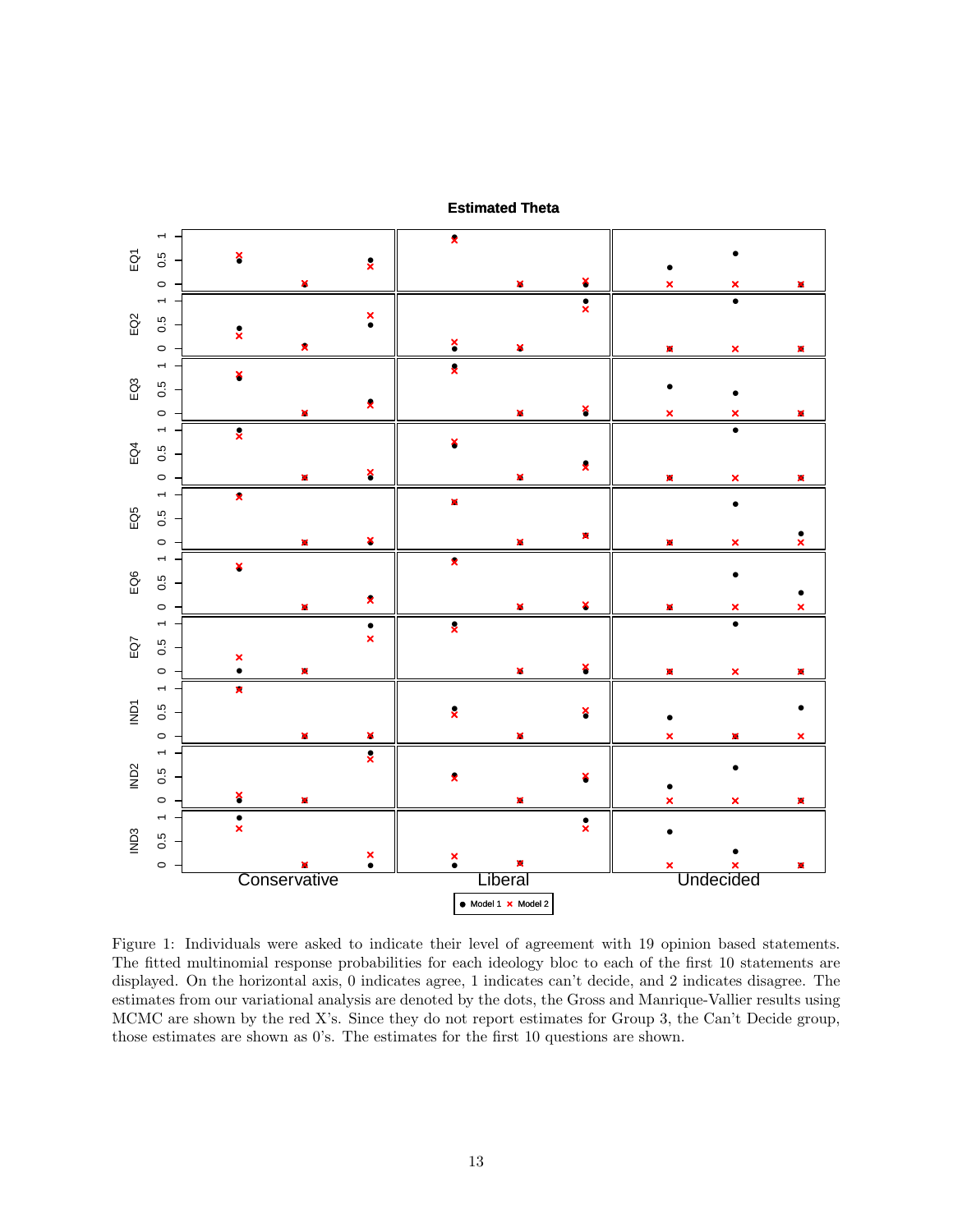

Figure 2: Propensity to agree with each opinion-based statement for the conservative bloc



# **Propensity to Agree**

Figure 3: Propensity to agree with each opinion-based statement for the liberal bloc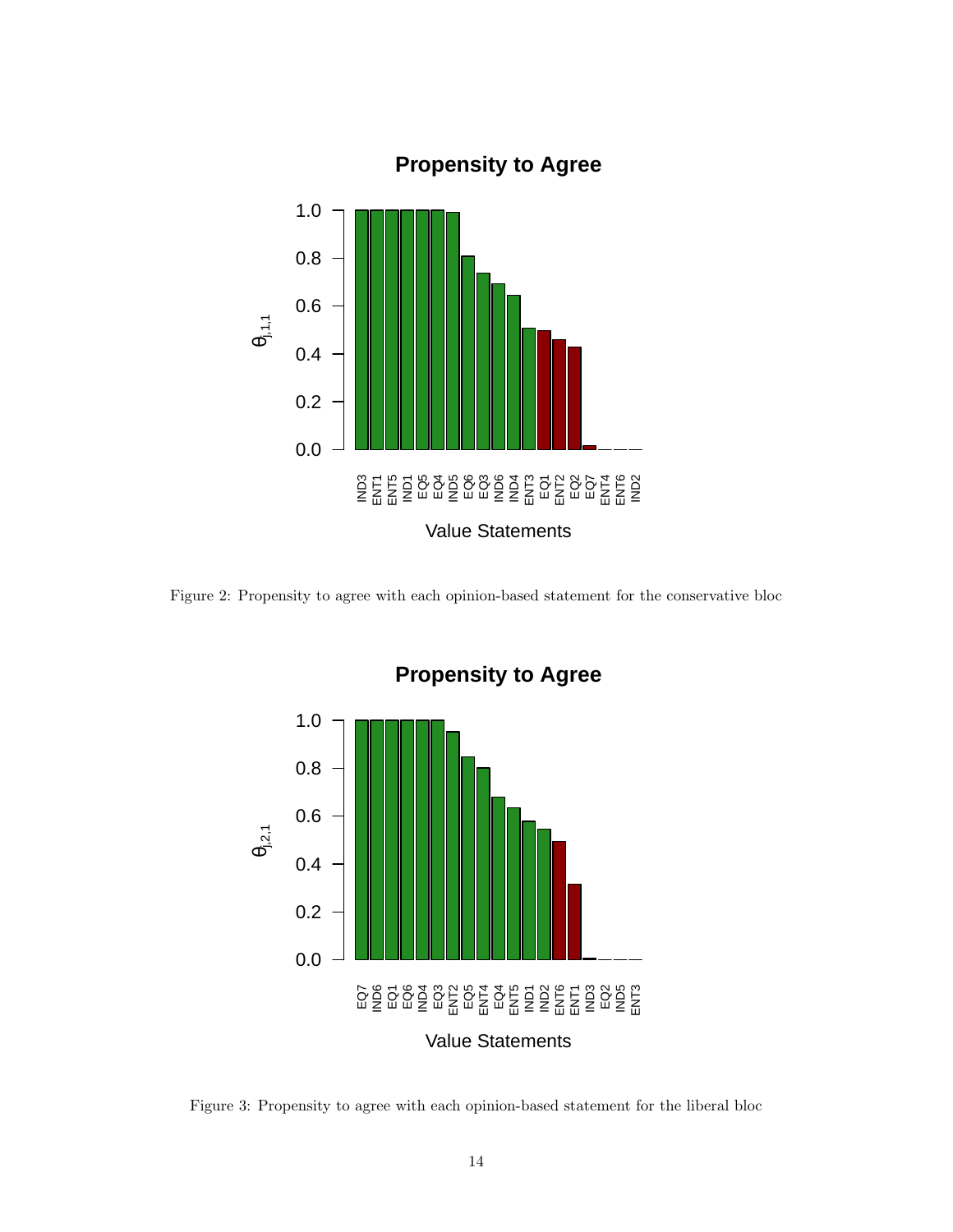We also observe, that sub-population 3 has a much higher propensity to respond "can't decide" then sub-populations 1 or 2. The 5 individuals with particularly large membership in group 3 responded "can't decide" 42 times. This is particularly salient since there are only 99 "can't decide" responses in the entire sample. Thus, sub-population 3 could be identified as the "Can't Decide" bloc.

```
# Point estimates for lambda
lambda.point <- out.permute$phi / rowSums(out.permute$phi)
# number of individuals which exhibit more than .3 degree of membership
# in the undecided group
sum(lambda.point[, 3] >= .3)
## [1] 5
# number of can not decide responses from those with high membership in undecided group
sum(ANES[which(lambda.point[, 3] > = .3),] == 1)## [1] 42
```
#### 3.5.2 Interpretation of  $\hat{\alpha}$

When examining the fitted value of  $\hat{\alpha}$ , we see that the conservatives and liberals are the 2 dominant groups with the undecided group comprising a much smaller portion of the population. Also, the large values of  $\hat{\alpha}_1$ and  $\hat{\alpha}_2$ , indicate a high level of mixing between those sub-populations. Since the estimated relative frequency of the undecided bloc is less than 1%, we focus our interpretation on the other two blocs dominant blocs.

relativeFrequency <- out.permute\$alpha / sum(out.permute\$alpha)

|                             | Conservatives Liberals |       | Undecided |
|-----------------------------|------------------------|-------|-----------|
| Estimated Alpha             | 3.617                  | 3.448 | 0.029     |
| Estimate Relative Frequency | 0.510                  | 0.486 | 0.004     |

Table 2: Variational Estimates of Alpha

#### 3.5.3 Using Hellinger Distance to Determine Defining Characteristics for Each Bloc

We might also be interested in seeing which questions are the most polarizing (the questions to which a conservative is most likely to respond differently than a liberal). These particular value statements provide insight into defining what makes a conservative and what makes a liberal. We use the Hellinger distance, a measure of the difference between distributions, to compare the conservative and liberal response probabilities for each question. Hellinger distance is defined as

$$
H(P,Q) = \frac{1}{\sqrt{2}} \sqrt{\sum_{i} \left(\sqrt{p_i} - \sqrt{q_i}\right)^2}.
$$
\n
$$
(4)
$$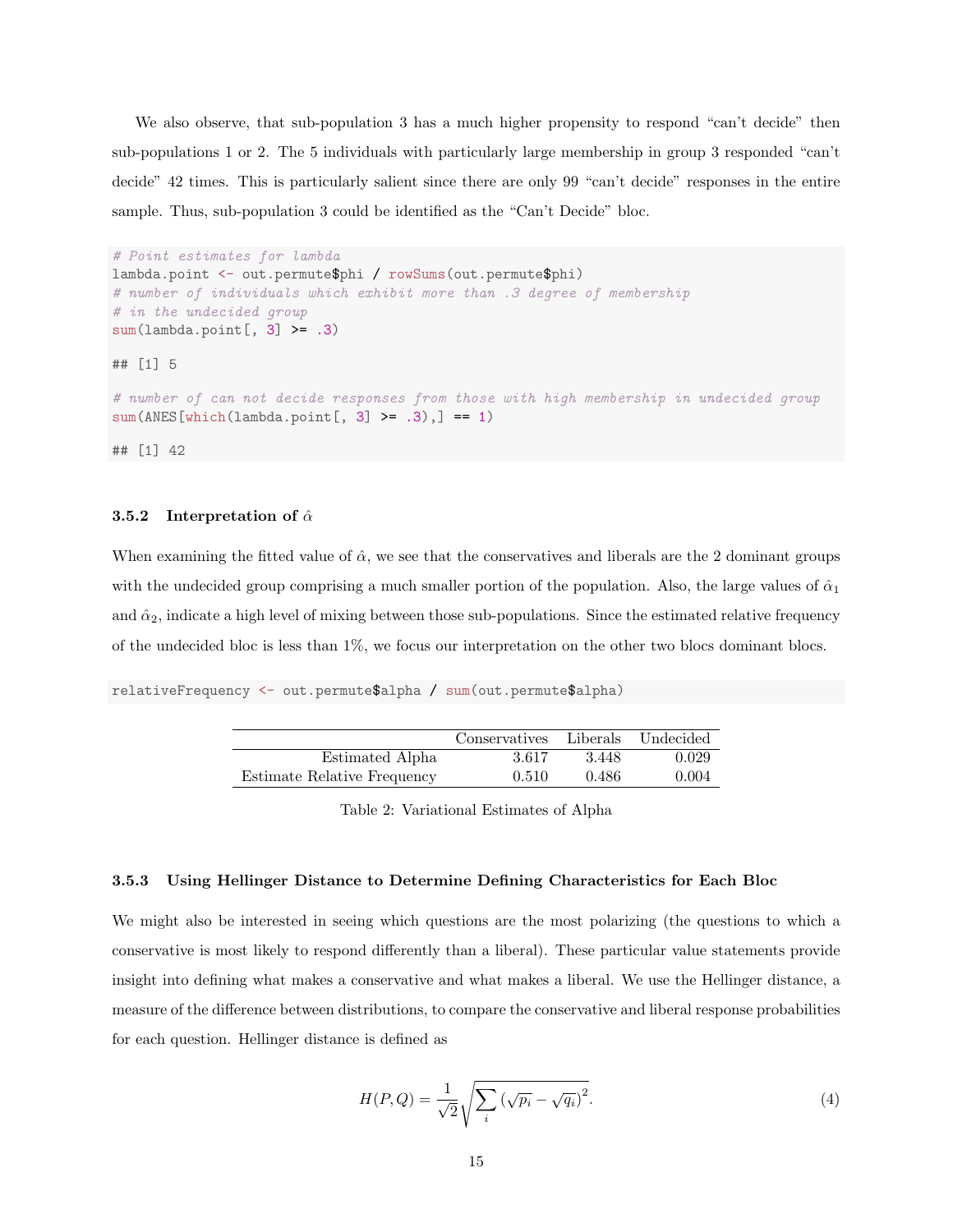

Figure 4: Using Hellinger distance indicates that the most polarizing statements are IND 5, IND 3, and EQ 7. These were all issues involving opportunity for advancement

A Hellinger distance close to 1 indicates that two probability distributions are dissimilar, while a Hellinger distance close to 0 indicates that the two probaility distirbutions are similar. We can see in Figure 4 that the three most polarizing questions, as measured by the Hellinger distance, are statements IND5 ("If people work hard, they almost always get what they want"), IND3 ("Most people who don't get ahead should not blame the system; they really have only themselves to blame") and EQ7 ("One of the big problems in this country is that we don't give everyone an equal chance"). Thus, it would seem that the most polarizing issues in 1983 revolved around access and opportunity for advancement.

```
hellingerDist <- (1/sqrt(2)) * sqrt(rowSums( (sqrt(out.permute$theta[, 1, ])
                                          - sqrt(out.permute$theta[, 2, ]))^2))
barplot(sort(hellingerDist, decreasing = T),
       names.arg = colnames(ANES)[order(hellingerDist, decreasing = T)],
       main = "Hellinger Distance",
        cex.names = .7, las = 2, ylab = "Hellinger Distance",
        ylim = c(0, 1)mtext("Between Conservatives and Liberals")
colnames(ANES)[order(hellingerDist, decreasing = T)][1:3]
```
## [1] "IND5" "IND3" "EQ7"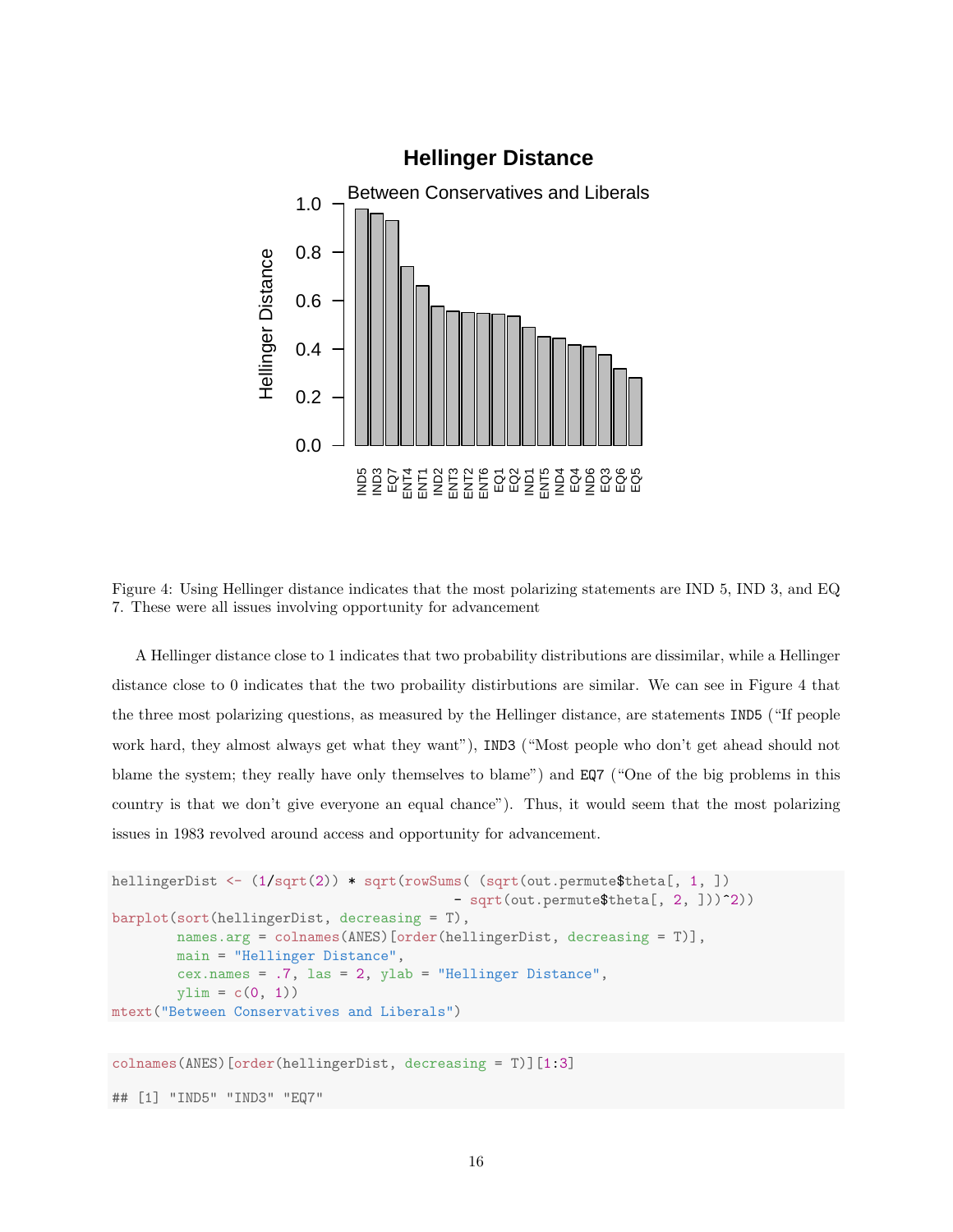

#### **Estimated Memberships**

Figure 5: Estimated memberships for first 42 individuals

## 3.6 Visualizing Group Dispersion

For the groups memberships for individuals, we use the posterior mean,  $\frac{\hat{\phi}_i}{\sum_k \hat{\phi}_{i,k}}$  as point estimates for  $\lambda_i$ . Plotting the poster mean of each individual in Figure 5, we can see a fair amount of intra-individual mixing. 139 out of the 279 individuals have estimated memberships of at least 40% in both the conservative and liberal blocs. This is not particularly uprising since we observed relatively large values of  $\hat{\alpha}_1$  and  $\hat{\alpha}_2$ .

```
# number of individuals with at least 40% membership in
# both conservative and liberal blocs
sum( (lambda.point[, 1] > .4) & (lambda.point[, 2] > .4)
```
## [1] 139

```
plot(out.permute, type = "membership", indices = c(1:20), nrow = 5, ncol = 4, main = "Estimated Members
     groupNames = c("Cons", "Lib", "Cant Decide"), fitNames = c("mixedMem"))
```
We can also plot the "empirical CDF" of estimated membership in conservative bloc as shown in Figure 6. Since the marginal distribution of a Dirichlet distribution is a Beta distribution, we can also plot the 95% credible intervals for the posterior membership in the conservative bloc. We observe that there is still a relatively large amount of uncertainty in the estimated membership of each individual.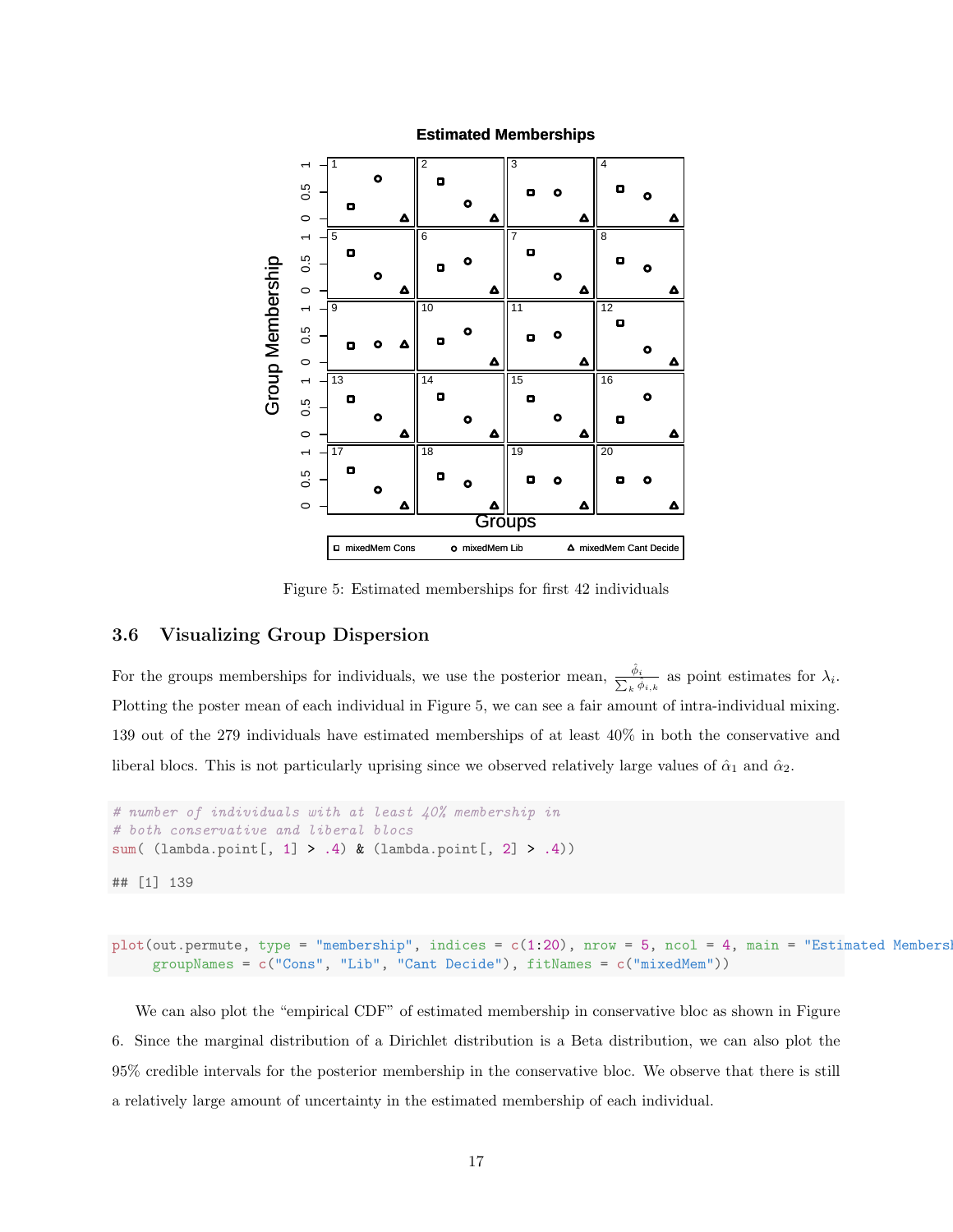# **Posterior Membership in Conservative Bloc**



Figure 6: We observe a relatively high rate of intra-individual mixing

```
index <- order(lambda.point[, 1])
# variance of posterior membership in conservative bloc
var.Mem <- out.permute$phi[, 1] * (rowSums(out.permute$phi) -
                                 out.permute$phi[, 1]) /
  (rowSums(out.permute$phi)^2 * (rowSums(out.permute$phi) + 1))
# plot posterior means
plot(sort(lambda.point[, 1]), pch = 19,
     main = "Posterior Membership in Conservative Bloc",
     ylab = "Posterior Membership", xlab = "Individual",
     cex = .8, ylim = c(0, 1)# marginal distirbution of Dirichlet, is Beta distribution, so we can get posterior CI
# plot posterior 90% CI
ci_up <- qbeta(.975, out.permute$phi[index, 1], rowSums(out.permute$phi[index, c(2:3)]))
ci_low <- qbeta(.025, out.permute$phi[index, 1], rowSums(out.permute$phi[index, c(2:3)]))
segments(x0 = c(1:out$Total), y0 = ci\mu p, y1 = ci\mu q, col = "gray", \mu d = .3, \mu y = 1)legend("bottomright", legend = c("posterior mean", "95% CI"), pch = c(19, NA),
      lty = c(MA, 1), col = c("black", "gray")
```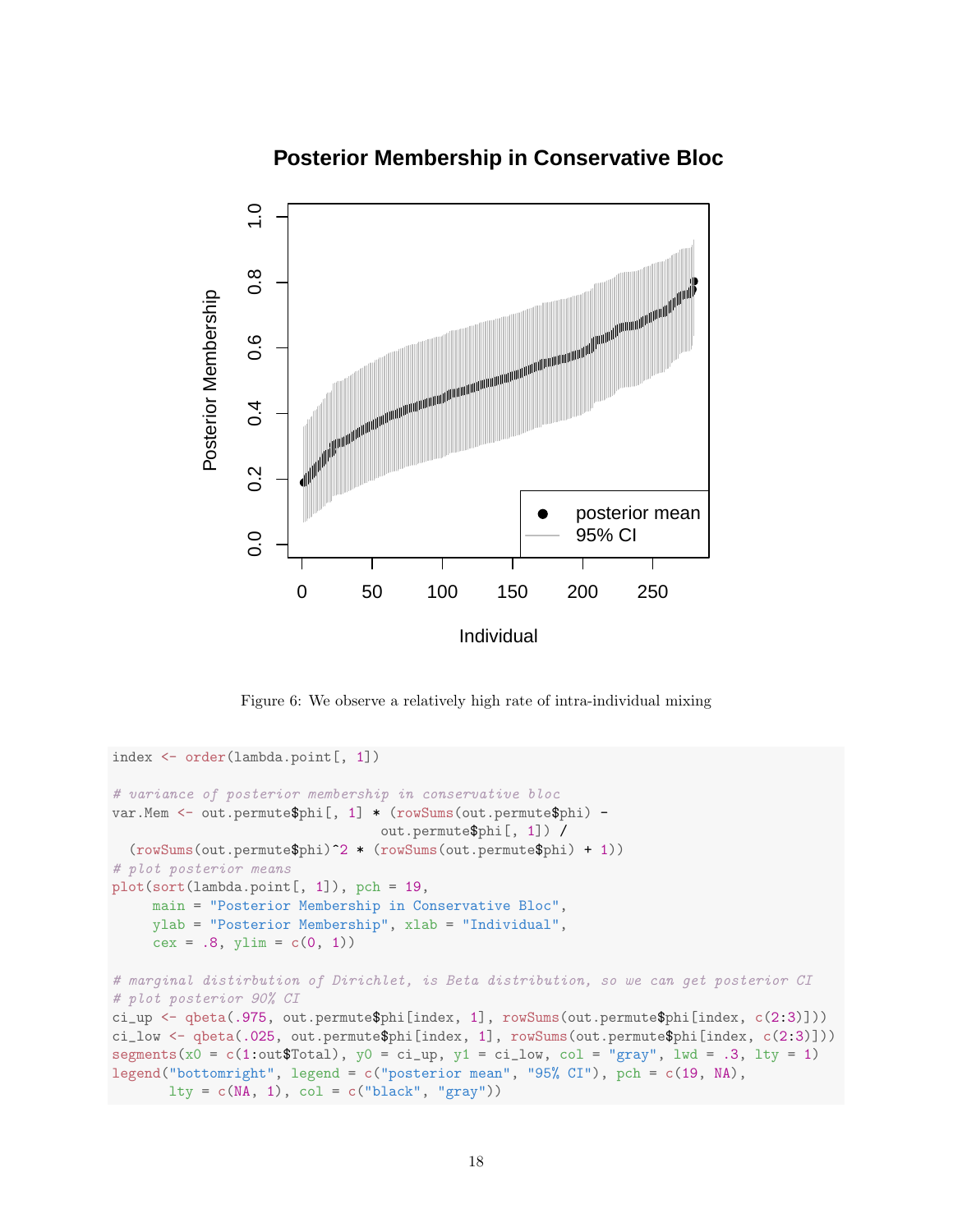#### 3.7 Comparison of MCMC and Variational Results

Comparing the results of the MCMC analysis by ? to the results from our variational analysis, we see they are very similar. In both analyses, we identify two dominant profiles- a conservative bloc and a liberal blocas well as a much smaller undecided faction. As can be seen in Figure 2, the variational estimates of  $\theta$  agree well with the MCMC estimates.

Since Gross and Manrique-Vallier utilize a fully Bayesian specification, they are able to utilize a hypothesis testing framework with  $\theta$  to find the most polarizing issues. Because the variational analysis only provides point estimates of  $\theta$ , we used Hellinger distances instead. However, both analyses agree that the three most polarizing statements are IND5, IND3 and EQ7.

Although the broad interpretation and estimates of  $\theta$  agree, we do see differences in the estimates of  $\alpha$ . Gross and Manrique-Vallier report a posterior mean of  $\alpha = (0.462, 0.285, 0.018)$  yielding relative frequencies of (60.4%, 37.3%, 2.3%) for the conservative, liberal and undecided bloc respectively. Although MCMC ordering of the relative frequency matches the ordering of the variational estimates, this implies a much lower level of intra-individual mixing and as well as a higher relative frequency for the conservative bloc.

# 4 Conclusion

In this tutorial, we only briefly introduced the ideas of mixed membership models. For more interested readers, Airoldi et al. [2014] provide a much deeper exposition of mixed membership models as well as a variety of different applications.

We also provide a step-by-step guide for using  $m$  is a well as some sample visualizations/interpretations which may be helpful to the user. From the political survey example, we see that the use of variational inference largely agrees with the more complicated MCMC procedure, and still provides reasonable and interpretable results.

By providing an R package for fitting mixed membership models, we aim to aid researchers who are studying problems where a mixed membership analysis is compelling, but have been otherwise dissuaded by the computational difficulties. We hope that this package extends the use of mixed membership models to a variety of new disciplines and interesting scientific problems.

# References

Edoardo M Airoldi, David M Blei, Stephen E Fienberg, and Eric P Xing. Mixed membership stochastic blockmodels. In Advances in Neural Information Processing Systems, pages 33–40, 2009.